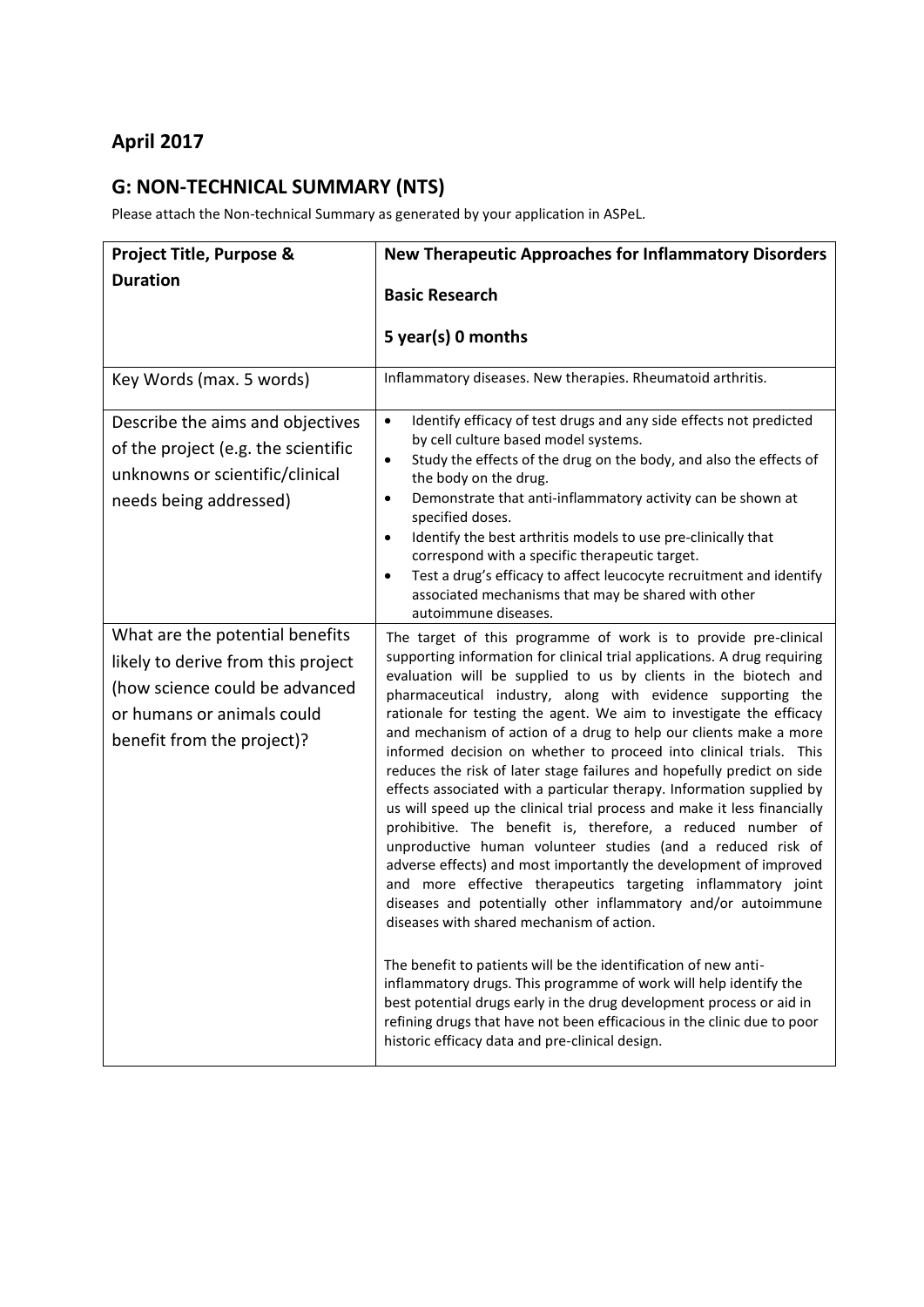|                             | We would expect to run approximately 100 studies on behalf of   |
|-----------------------------|-----------------------------------------------------------------|
|                             | sponsors using approximately 4000 mice and 1000 rats over the 5 |
| What types and approximate  | year duration of this project licence.                          |
| numbers of animals do you   |                                                                 |
| expect to use and over what |                                                                 |
| period of time?             |                                                                 |
|                             |                                                                 |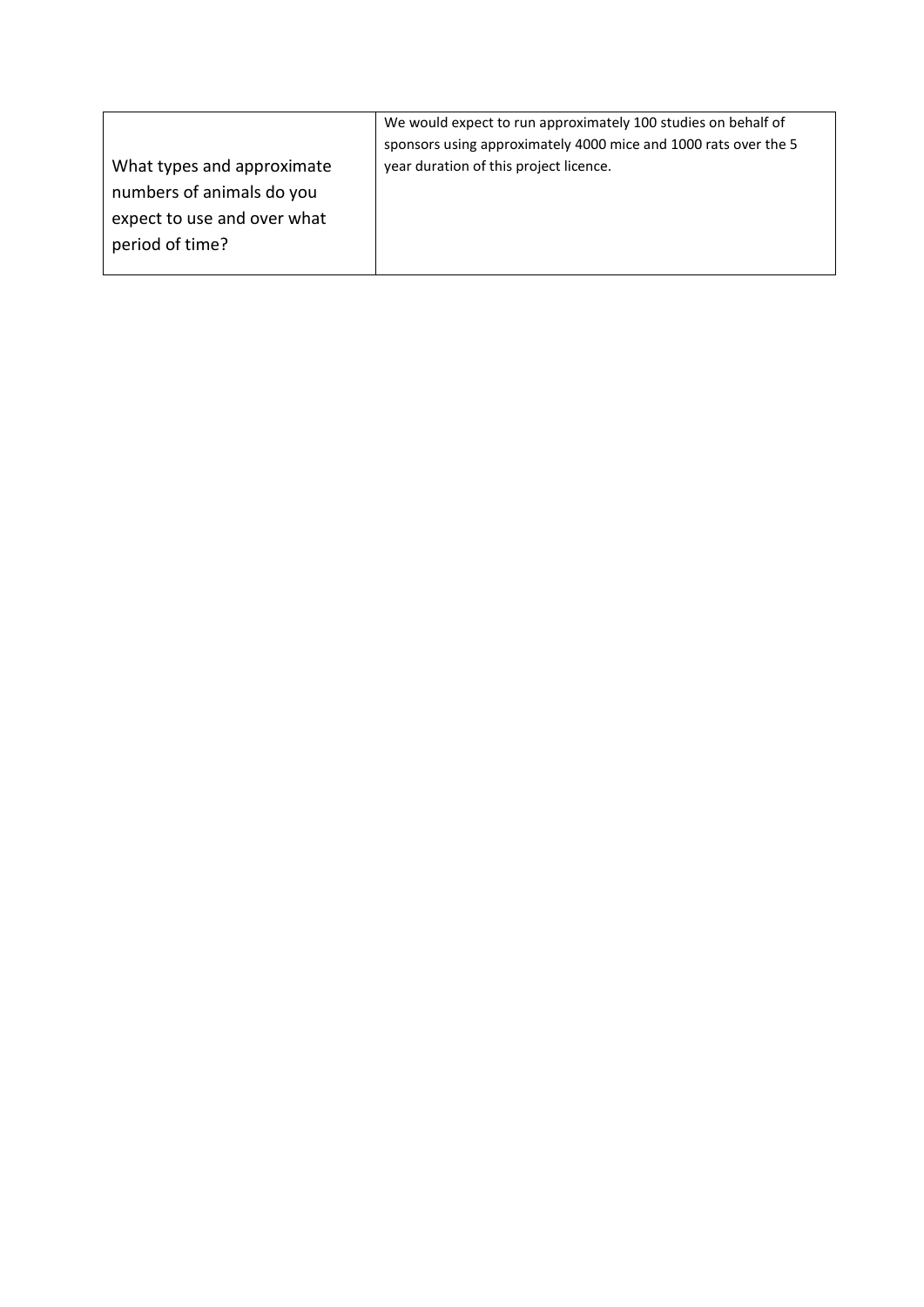In the context of what you propose to do to the animals, what are the expected adverse effects and the likely/expected level of severity? What will happen to the animals at the end?

Animals injected with inflammatory stimuli to induce an arthritic disease state will, over time, develop inflammation in their hind and front paws which affect the digits, footpad area and sometimes the ankles. Joint swelling is an expected outcome of this protocol and is a primary measurement of disease progress or disease regress with a potential therapeutic. Animals may suffer from discomfort associated with inflamed joints but will be monitored daily for any additional, but unlikely, signs of discomfort associated with an arthritis diseased state such as laboured breathing, ruffled fur, weakness, diarrhoea/dehydration or a hunched appearance. These symptoms very rarely appear with such models and therefore the risk of arthritis significantly affecting an animal's wellbeing is not expected. General assessment of pain is not accurate but includes close monitoring of the animal's behaviour and feeding, the use of facial expression scoring system (mouse grimace scale) and responses upon handling. As this is a moderate protocol, it should not necessitate the use of pain relief (analgesia), further, analgesics by nature have antiinflammatory effects which compromise on the underlying pathology of the disease, rendering the testing of potential anti-inflammatory therapeutics and the resultant need to use animals for the assessment of new therapies futile. General welfare checks and humane endpoints will be observed at all times. Whilst no weight loss is associated with arthritis models, any animal which has lost 15% of its body weight will be monitored, and if this weight loss is combined with any other signs of discomfort mentioned above, the animal will be removed from the study. If the animal loses 20% of body weight, this is an endpoint and it will be removed from the study. Advice from the resident veterinarian or senior animal technician will be sought if a mouse fails to put weight on one of its limbs for more than 1 week in order to assess the well-being of the animal and decide on a humane end point.

The white blood cell (leucocyte) migration models are short term models where the injection of an inflammatory stimulus recruits cells to the site of injection. There is no expected peripheral effects associated with these models but, depending on the route of administration, there may be low-grade systemic inflammation. However, this is not expected to affect the wellbeing of the animal due to the length of these models. Animals will be monitored regularly for any unusual signs of discomfort such those mentioned above. Such symptoms very rarely appear with leucocyte migration models and therefore the risk of significantly affecting an animal's wellbeing is not expected. Any animal which has lost 15% of its body weight will be monitored, and if this weight loss is combined with any other signs of discomfort mentioned above, the animal will be removed from the study. If the animal loses 20% of body weight, this is an endpoint and it will be removed from the study.

In all of the protocols and models described in this application, we plan to provide as much data as possible from every animal. This includes in-life assessment of disease progress (e.g. Manual measurement of joint swelling or imaging disease progress) as well as post-mortem and ex vivo analyses of whole organs and the cells/factors associated with an inflammatory response which may be specific to a particular organ (e.g. the local lymph nodes) or are systemic (blood, spleen, other organs). When possible and when confidentiality of data is not an issue, we aim to publish our results in peer reviewed journals and scientific conferences.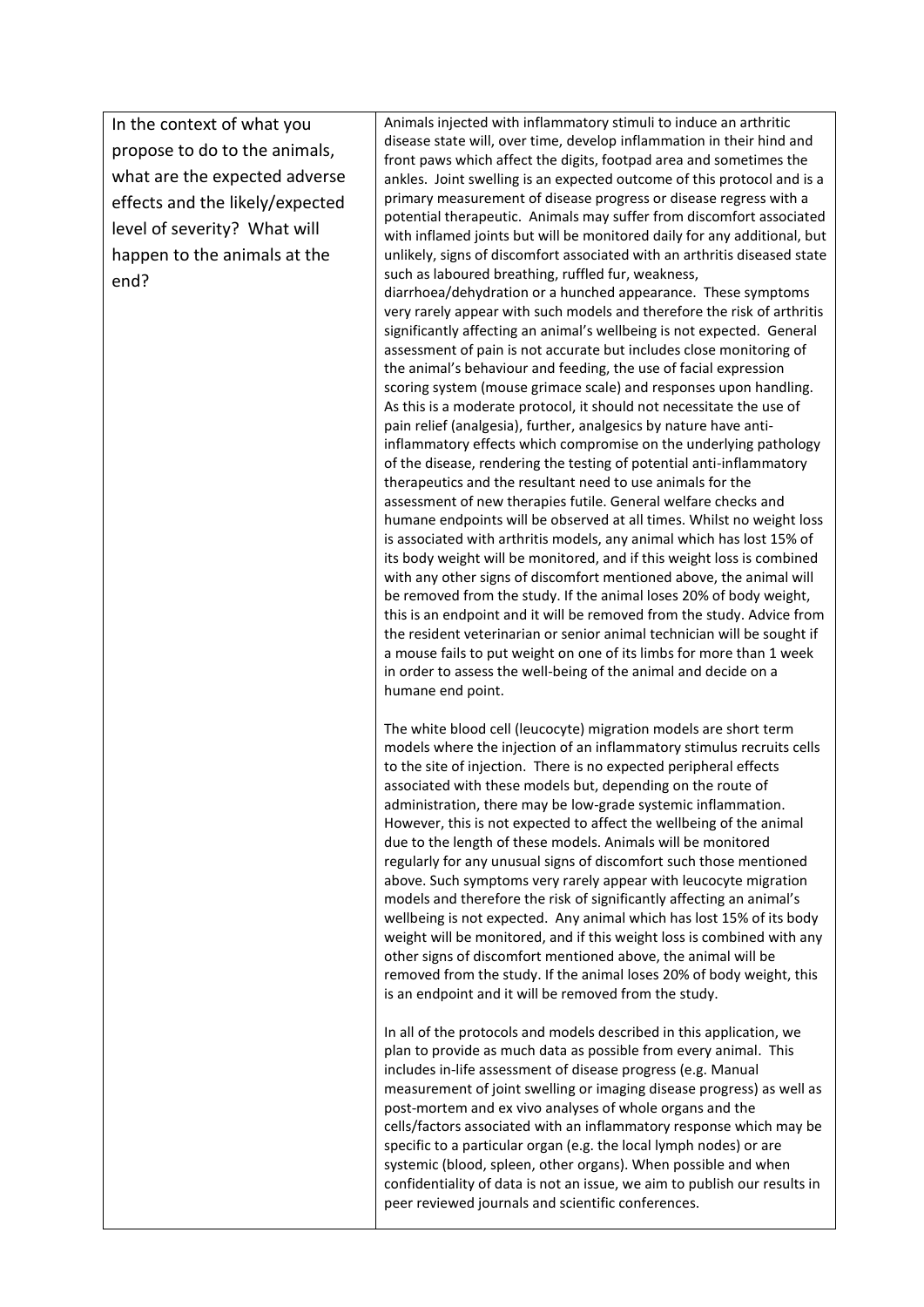| <b>Application of the 3Rs</b>                                                                                      |                                                                                                                                                                                                                                                                                                                                                                                                                                                                                                                                                                                                                                                                                                                                                                                                                                                                     |
|--------------------------------------------------------------------------------------------------------------------|---------------------------------------------------------------------------------------------------------------------------------------------------------------------------------------------------------------------------------------------------------------------------------------------------------------------------------------------------------------------------------------------------------------------------------------------------------------------------------------------------------------------------------------------------------------------------------------------------------------------------------------------------------------------------------------------------------------------------------------------------------------------------------------------------------------------------------------------------------------------|
| Replacement<br>State why you need to use<br>animals and why you cannot use<br>non-protected animal<br>alternatives | The programme requires that the models used are ones which closely<br>mirror human disease. All compounds to be tested would have<br>previously been screened in relevant in vitro models to determine<br>those candidates suitable for in vivo testing. Rodents (rats and<br>predominantly mice) are suitable for these studies as the work cannot<br>be conducted in lower vertebrates, invertebrates or cell lines due to<br>the poor resemblance of these options to the clinical setting. Animal<br>models address issues which current in vitro tests cannot accurately<br>determine.                                                                                                                                                                                                                                                                         |
| Reduction<br>Explain how you will ensure the<br>use of minimum numbers of<br>animals                               | Animal models will be restricted to the minimum number needed for<br>a statistically valid result. The number of animals used will be the<br>minimum safely necessary to allow meaningful statistical analysis of<br>the data generated.<br>The most important aspect of the proposed programme of work that<br>will reduce the number of animals used is careful selection of drugs,<br>on the basis of preclinical and in vitro data. Only those potential drugs<br>that offer a realistic prospect of therapeutic exploitation will be<br>investigated.                                                                                                                                                                                                                                                                                                          |
|                                                                                                                    | Most importantly, in the past 5 years, we have validated and<br>established several non-animal based platforms that allow a potential<br>client to test a particular aspect of their drug, such as toxicity, the<br>mechanism of action and / or target cell type. Such platforms are<br>either cell culture based, relying on commercially validated and<br>available immortal cell lines or human blood, artificial 3-D tissue<br>equivalents, or more physiological platforms which are based on<br>consensually or ethically derived human tissue. In fact, by installing<br>such assays, I have managed to reduce the contract expectation<br>under this programme from 100% use of animals (forecasted 5 years<br>ago) to 40% (based on contracts from 2012 until today).                                                                                     |
|                                                                                                                    | The investment of a flow cytometer analyser 4 years ago allowed for a<br>more thorough assessment of the inflammatory pathways and cells<br>associated with disease, thus bolstering statistical significance by<br>offering additional readouts of drug efficacy and reducing the number<br>of animals required. We have also recently acquired small animal<br>imaging technology which may allow for monitoring of disease<br>development in each animal over time, abrogating the need to<br>humanely kill satellite groups to examine disease progress internally,<br>and thereby reducing total animal numbers. There are technical<br>challenges and prohibitive cost-implications associated with the use<br>of this technology in this programme of work, but where and when<br>we can, I aim to validate its use in animal models of arthritis in future. |